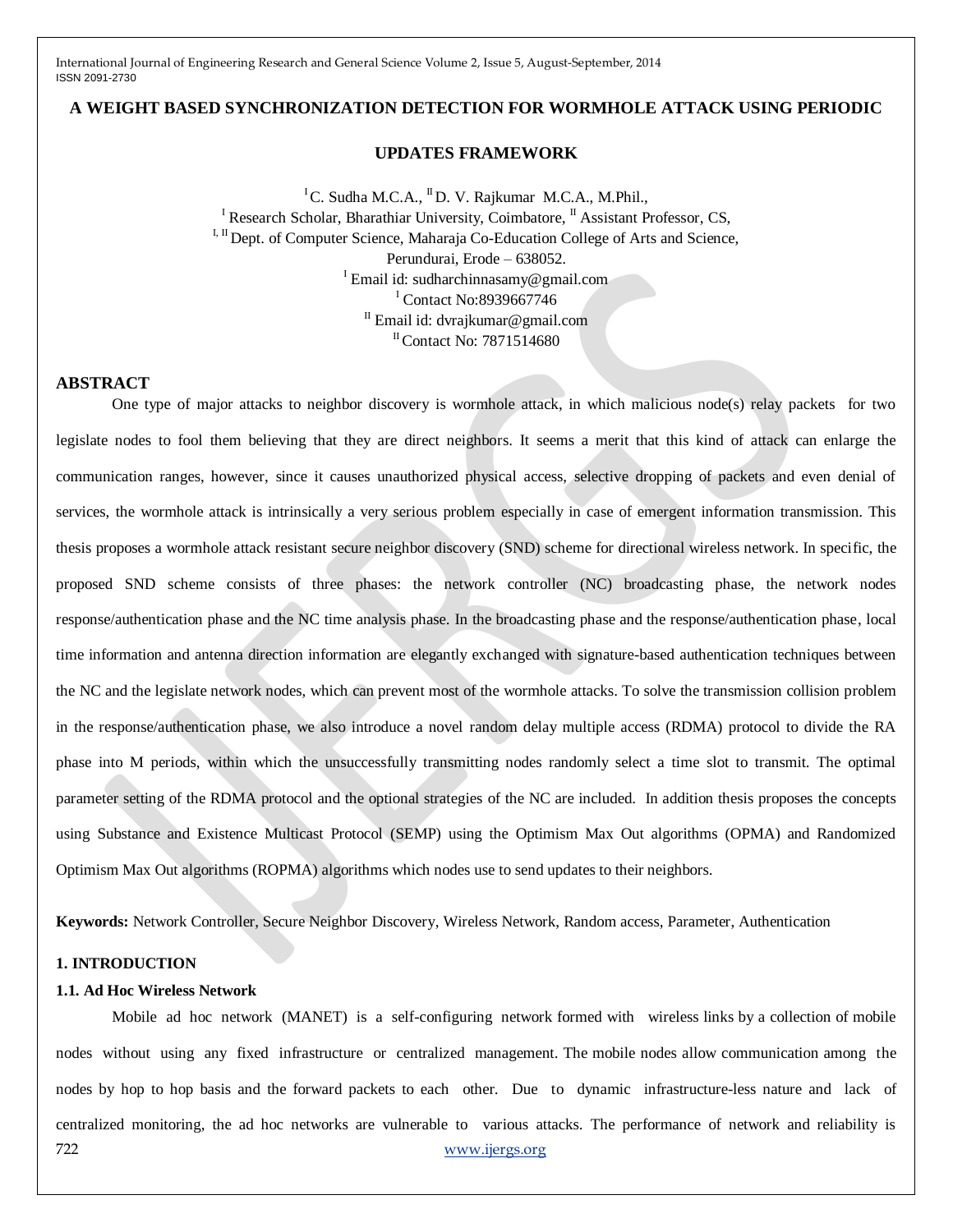compromised by attacks on ad hoc network routing protocols. In a wormhole attack an intruder creates a tunnel during the transmission of the data from one end-point of the network to the other end-point , making leading distant network nodes to believe that they are immediate neighbors' and communicate through the wormhole link.

In wormhole, an attacker creates a tunnel between two points in the network and creates direct connection between them as they are directly connected. An example is shown in Figure. 1.1. Here R and P are the two end-points in the wormhole tunnel. R is the source node and S is the destination node. Node R is assuming that there is direct connection to node P so node R will start transmission using tunnel created by the attacker. This tunnel can be created by number of ways including long-range wireless transmission ,With the help an Ethernet cable or using a long-range wireless transmission .



Wormhole tunnel

**figure 1.1: Warmhole attack**

Wormhole attacker records packets at one end in the network and tunnels them to other end-point in the network. This attack compromise the security of networks For example, when a wormhole attack is used against AODV, than all the packets will be transmitted through this tunnel and no other route will be discovered. If the tunnel is create honestly and reliably than it is not harmful to the network and will provides the useful service in connecting the network more efficiently.

A potential solution is to avoid wormhole attack is to integrate the prevention methods into intrusion detection system but it is difficult to isolate the attacker using only software based approach because the packets sent by the wormhole are similar to the packets sent by legitimate nodes .That all the nodes should monitor the behavior of its neighbor nodes. Each node sends REQ messages to destination by using its neighbor node list. If the source does not get back the REP message from destination within a stipulated time, it consider the presence of wormhole attack and adds that route to its wormhole list .On-demand routing protocol ( AODP ) is being used in dynamic wireless ad hoc networks, a new route will be discovered in response to every route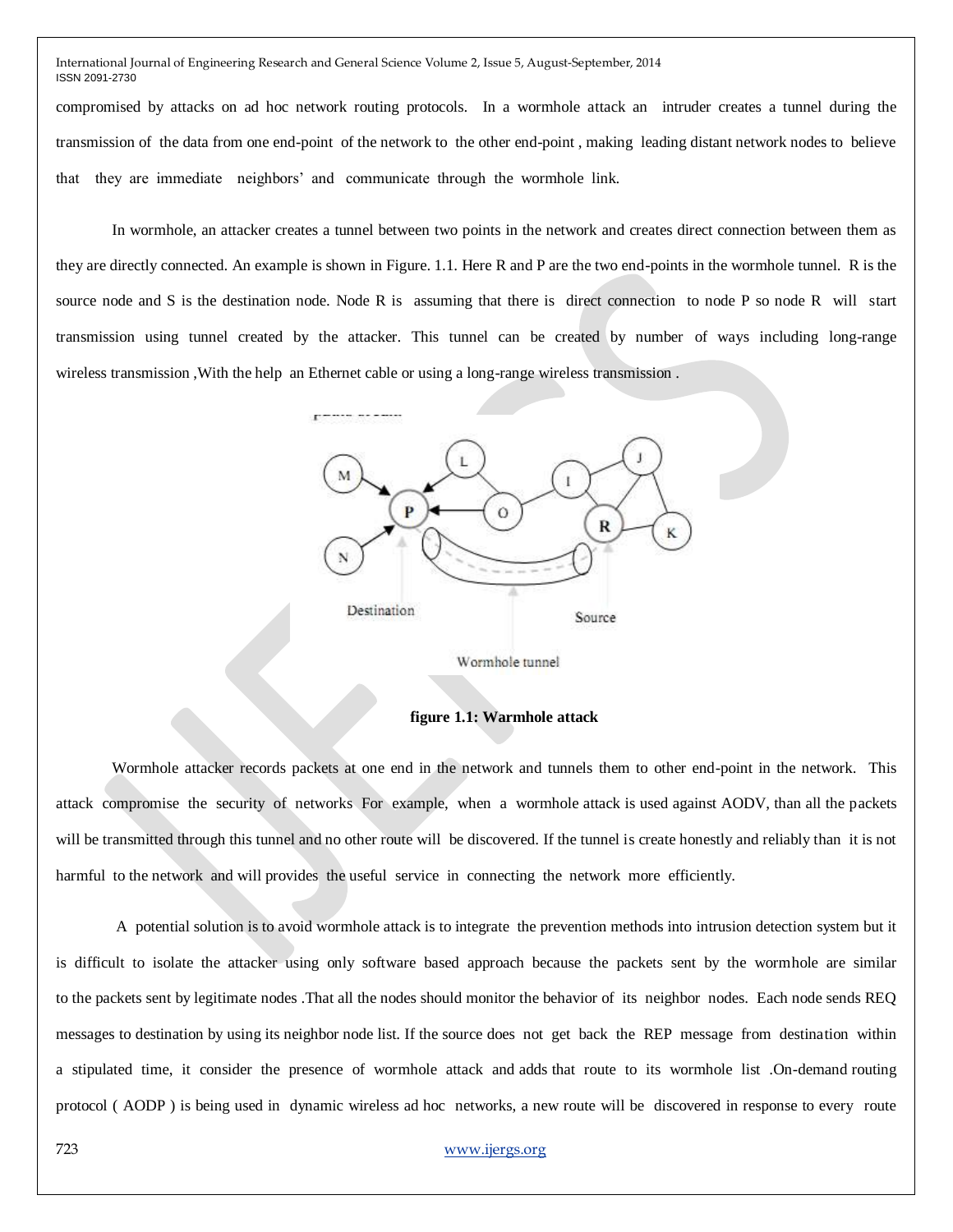break . The route discovery requires high overhead. This overhead can be reduced if there are multiple paths and new route discovery

is required only in the situation when all paths break.

# **2. PROBLEM FORMULATION**

## **2.1. Main Objective**

- 1. To reduce the power consumption in switching between the active and sleep mode of the nodes.
- 2. To schedule the transmission time to the available neighbor nodes.
- 3. To detect the malicious weight information provided by the nodes during the packet transmission.

## **2.2. Specific Objectives**

- 1. To extend the generic algorithm and implement the Ability Based Synchronization algorithm to find the winner slot to store the packet data.
- 2. To extend the Ability Based Synchronization algorithm and implement the Optimism max out algorithm to avoid the inflation attack which is made by sending false maximum weight among the nodes.
- 3. To extend the Optimism max out algorithm and implement the Randomized Optimism max out algorithm to synchronize all the neighbor nodes by using all the slots.

## **2.3. Network Model**



## **fig. 2.3: Network model under consideration**

For 60 GHz directional networks are based on a centralized network structure, i.e., at least one network controller (NC) is deployed, although concurrent point-to-point transmissions are supported between different pairs of devices. Thus, we only consider the infrastructure mode where there exists one NC for access control and resources management of the network.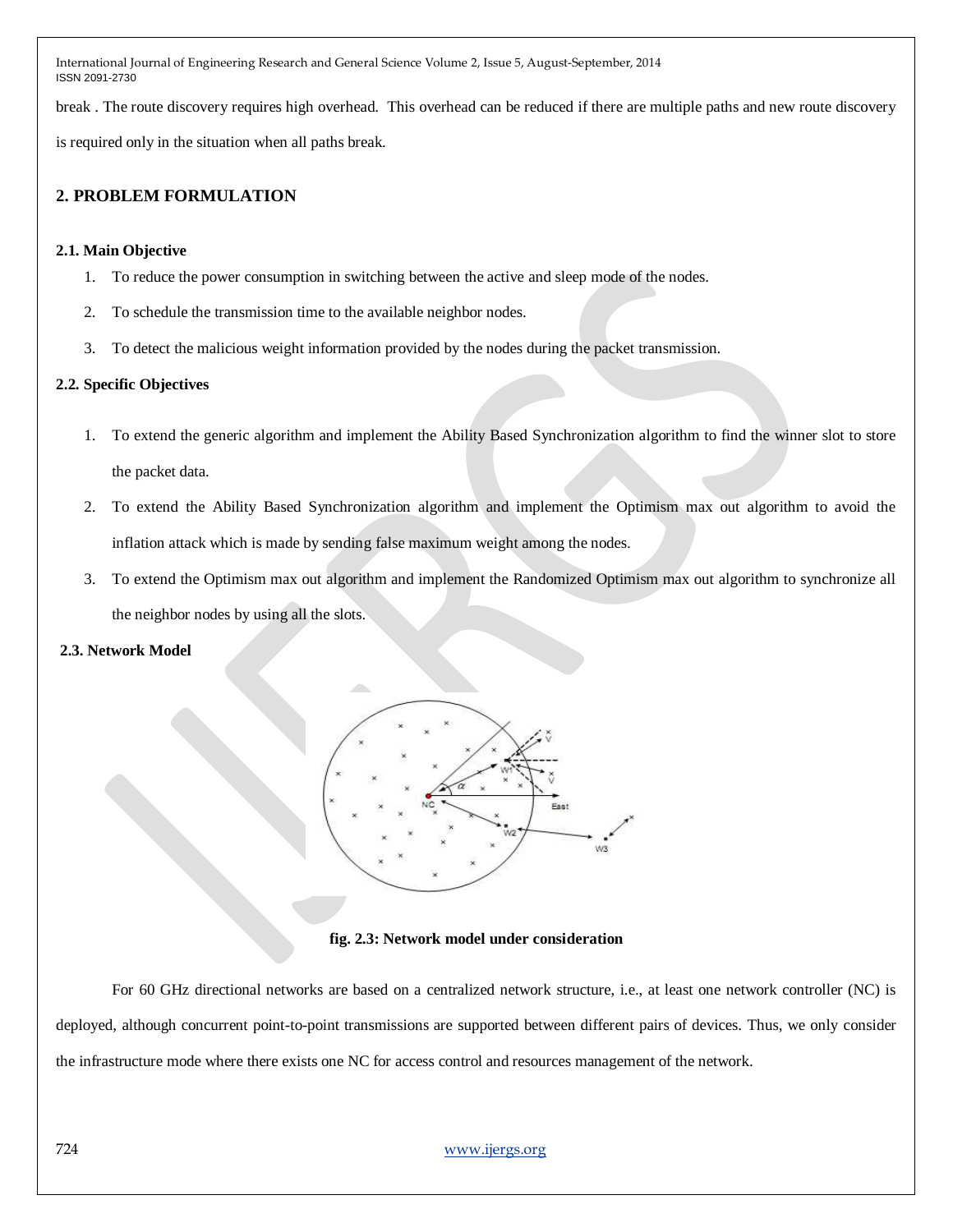### **2.4 Attack Model**

This section focuses on an active attack named wormhole attack, in which the malicious node(s) relay packets for two legislate nodes to fool them believing that they are direct neighbors. In particular, there are two types of wormhole attack in the network. One type of attack is that, there is a malicious node, e.g., W1, between the NC and the distant nodes.

In the neighbor discovery procedure, the malicious node relays the packets from the NC to the distant wireless node and viceversa, to make them believe they are direct neighbor and let the NC offer service to the distant node. Another type of such attack is that, there are two or even more malicious nodes, e.g., W2 and W3, and they collude to relay packets between the NC and a distant legislate wireless node to believe they are direct neighbor. The first type of wormhole attack is only considered, as the proposed SND scheme is also effective for the second attack.

#### **2.5 Proposed Wormhole Attack Resistant Scheme**

This section first introduces the main idea of the proposed scheme, followed by the detailed description of the three phases in the scheme, namely the NC broadcast (BC) phase, response/authentication (RA) phase and the NA time analysis (TA) phase.

Though the region that each attacker can attack could be a circular area, sectors other than the three plotted sectors can be easily protected from the wormhole attack by using directional authentication, as described in the following. The objective of the proposed SND scheme is to detect whether there are malicious nodes in the NC's communication range R.



#### **fig. 2.5: Flow chat of the proposed scheme**

For the scan of each sector, the NC broadcasts its "hello" message in the specific direction. This period is called "NC BC phase". The legislate nodes in this sector scan its neighbor sector in a counter-clockwise manner starting from a random sector, staying in each sector for tn seconds.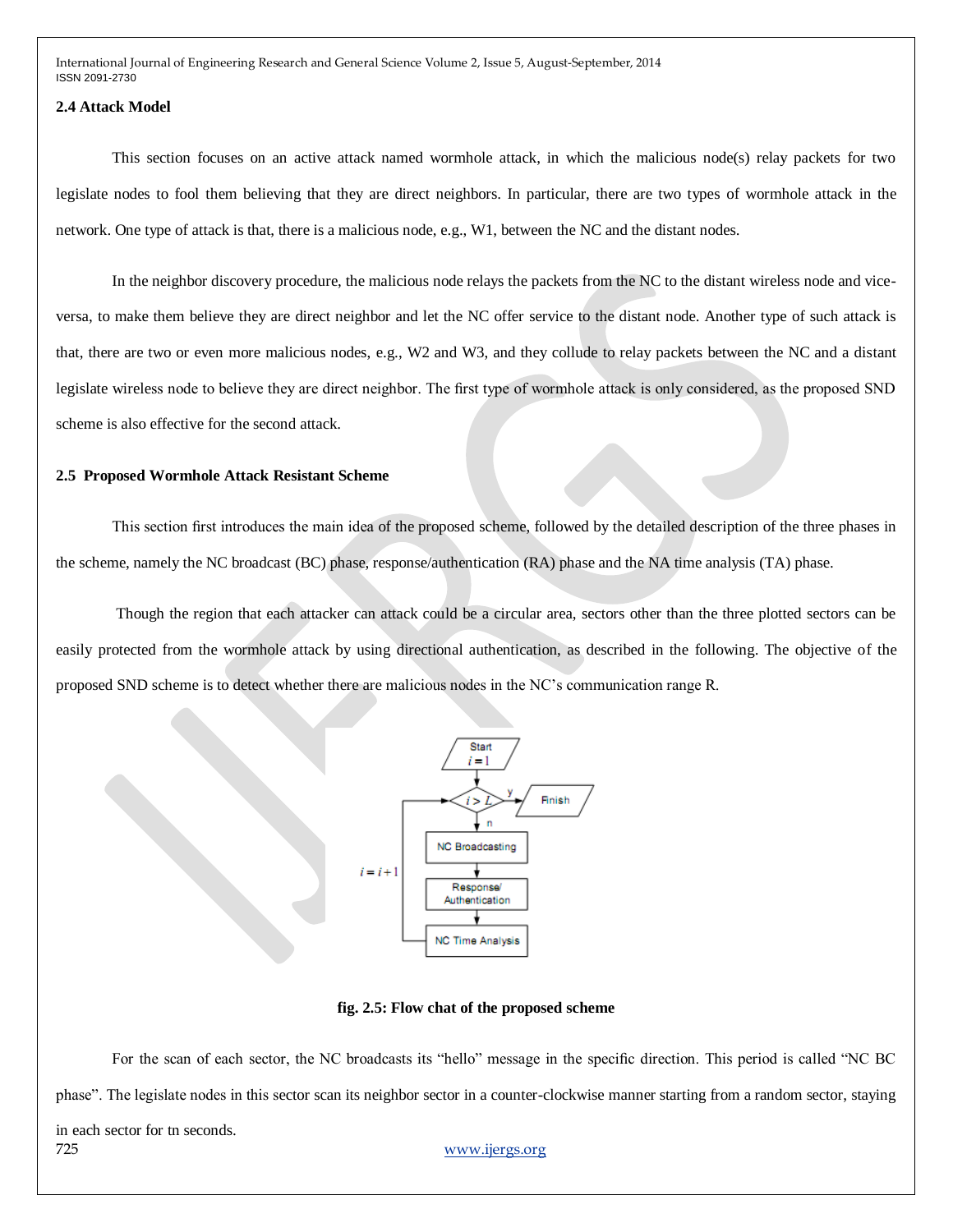Thus, to guarantee that all the nodes in the sector that the NC is scanning can hear the "hello" message, the NC BC phase should last for at least Ltn seconds. After the NC broadcasts its "hello" message in a septic sector and all the nodes in this sector hear the "hello" message, the node "RA phase" launches. In this phase, either the node(s) in this sector hear the transmission collision and report wormhole attack, or they authenticate with the NC and report their local time information, which can be used by the NC for further detection of wormhole attack in the "NC TA phase".

From the time domain, the process of the proposed worm-hole attack resistant SND scheme is shown in Fig. 3.4, which starts with the NC BC phase, followed by the RA phase and the NC TA phase. In the NC BC phase, the "hello" message is transmitted in each time slot of length ten=2 to guarantee that the nodes in this sector can hear the "hello" message when they enter this sector at a random time and stay there for time duration tn. As shown in Fig. 2.5, the NC TA phase can be pipelined with the RA phase with a delay of td. Note that for the NC BC phase, the length of the "hello" message is larger than tn/4 for security reason.



**fig. 2.5: Time domain observation of the proposed scheme**

#### **2.5.1 ABS: Ability Based Synchronization Algorithm**

An algorithm is described first that uses the size of synchronization clusters as a catalyst for synchronization. The algorithm is called ABS—weight based synchronization. As mentioned previously, at the end of each active interval, a node uses the slotArray structure to decide its next transmission time. The slotArray structure has s entries, one for each slot of the next (sleep) interval. The node has to choose one of these slots, called winner slot, and synchronize with it. That is, the node has to advertise the time of its next transmission (its TX value in the CPMP update packet) such that the update packet will be placed into that winner slot by its neighbors.

**ABS:** Weight Based Synchronization. *initState* resets the local structures. *processPackets* updates the local structures for each received packet. *setTX* determines the winner slot to be the one containing the packet from the largest neighboring cluster of synchronization.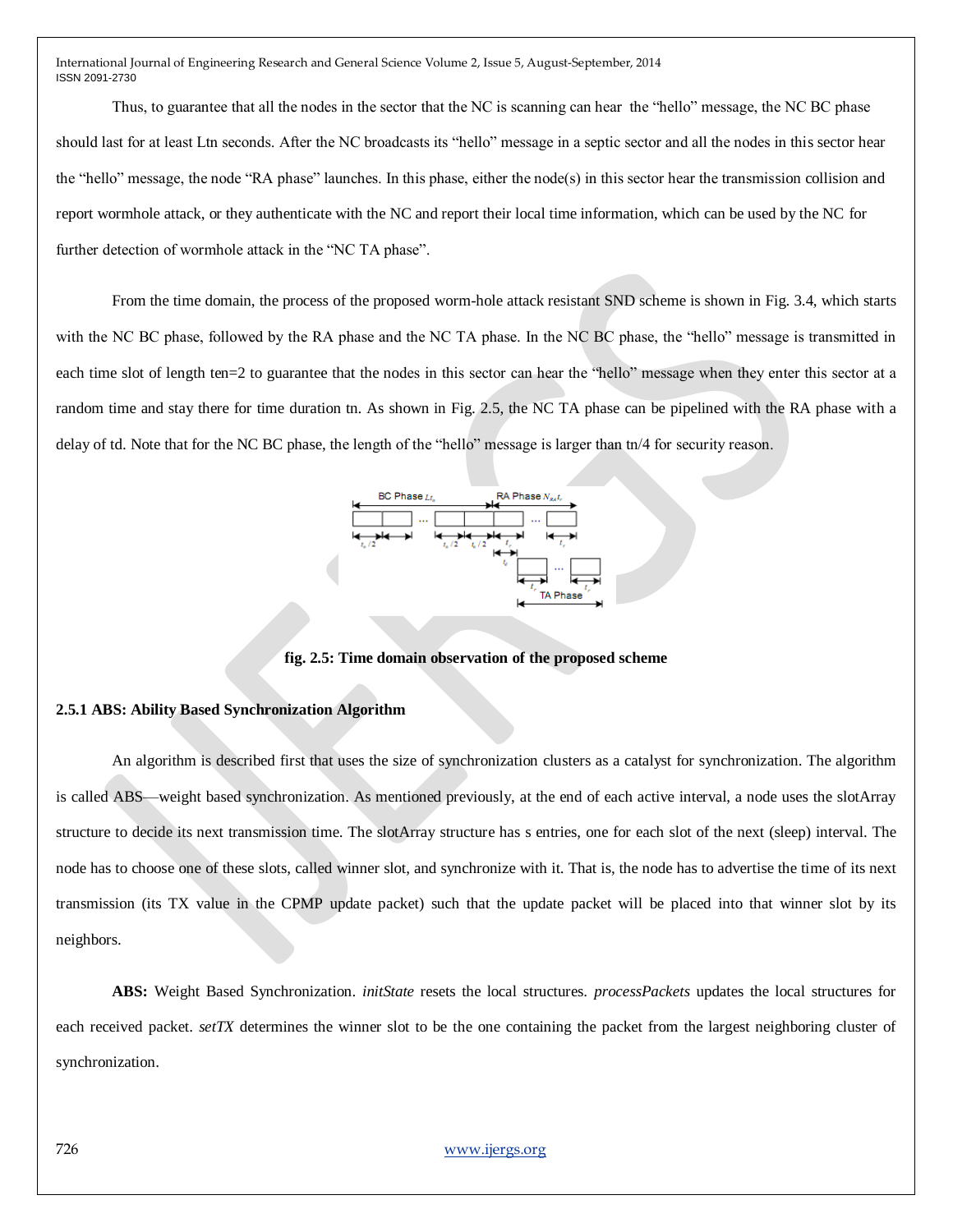# **Algorithm 1**

1. Object implementation ABS extends GENERIC;

- 2. maxW : int; #max weight over active interval
- 3. weight : int; #weight advertised in SEMP packets
- 4. **Operation** initState()
- 5. for  $(i:= 0; i < s; i++)$  **do**
- 6. slotArray $[i]$  : = new pkt $[j]$ ; od

## 7. **end**

8. **Operation** setTX()

#compute the maxW value

9. max $W := 0$ ;

10. for  $(i=0; i < s; i++)$  do

```
11. for (j=0; j <slotArray[i]:size();j +) do
```
12. if  $(slotArray[i][j]:weight > maxW)$  then

13. winnerSlot  $:=$  i:

14. max $W :=$ slotArray[i][j]:weight; fi

15. od od

#determine new TX and weight values

16. if (winnerSlot!= nextSendSEMP % ta) then

17. TX:= winnerSlot;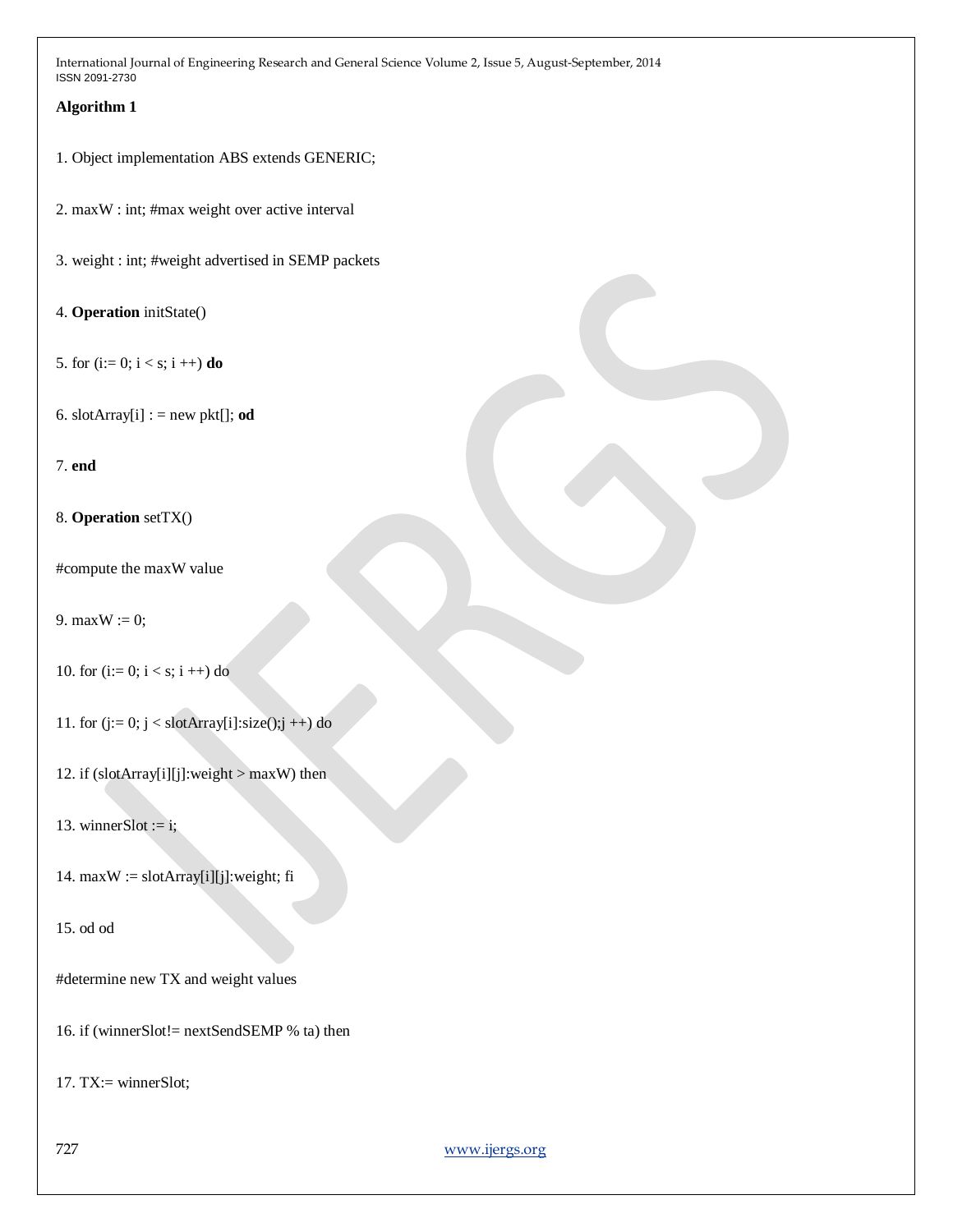18. nextSendSEMP := tcurr þ TX;

19. weight :=  $maxW + 1$ ;

20. else

21. weight  $:= maxW$ ;

22. fi

23. **end**

24. **Operation** processPackets(t<sub>curr</sub>: int)

25. pktList := inq:getAllPackets(slotLen);

26. for (i:= 0; i < pktList:size();i ++) **do** 

27. index := $((t_{curr} + \text{pktList}[i]:TX) \text{ mod } t_a)/ts);$ 

28. slotArray[index]:add(pktList[i]);

29. **od**

30. **end**

This operation needs to be explicitly performed, since from the last packet received from that cluster, the size of the cluster may have increased—the cluster may have incorporated other nodes. Let n be the number of nodes in a connected network.

#### **2.5.2 OPM: Optimism max out algorithm**

The Optimism Max out Algorithm is proposed to address the inflation attack. Instead of relying on subjective information (the weight value contained in SEMP updates), OPMOA allows nodes to build a local approximation of this metric, using only objective information derived from observation—the time of update receptions. OPMOA works by counting the number of packets that are stored in each slot of the current active interval.

**Algorithm 2.** Optimism Max out Algorithm. setTX finds the slot storing the maximum number of packets and synchronizes with it.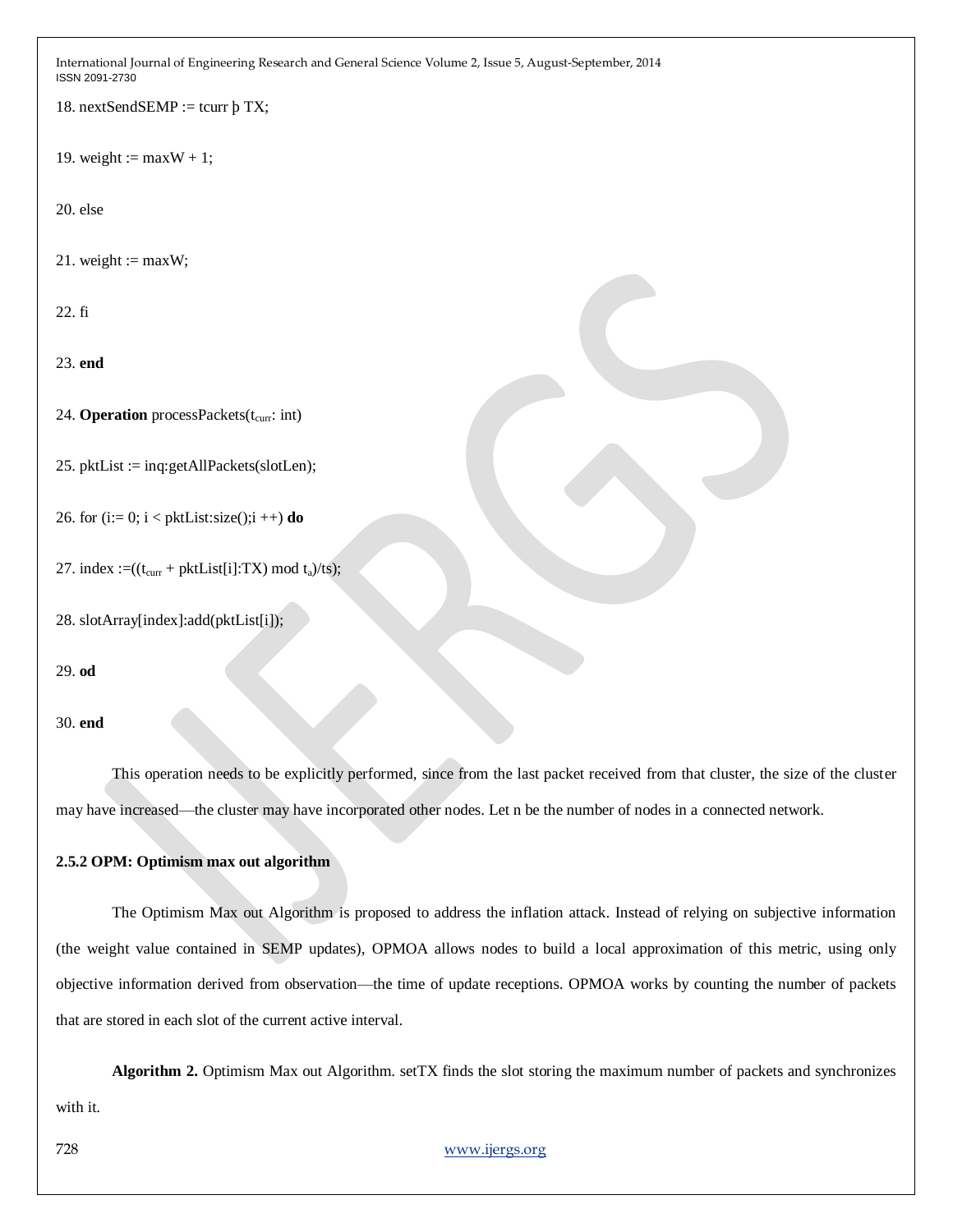1. Object implementation OPMOA extends ABS;

2. maxC : int; #max nr: of packets per slot

3. Operation setTX()

#compute the maxC value

4. maxC :¼ 0;

5. for  $(i := 0; i < s; i++)$  do

6. if  $(slotArray[i]:size() > maxC)$  then

7. maxC :¼ slotArray[i]:size();

8. winnerSlot := i; fi

9. od

#update the TX value

10. if (winnerSlot! = nextSendSEMP % ta) then

11. TX:= winnerSlot;

12. nextSendSEMP := tcurr +  $TX$ :

13. fi

14. end

## **2.5.3 ROPM: Randomized Optimism Max Out Algorithm**

This algorithm shows that for the same networks OPMOA is unable to completely synchronize, the situation changes when imperfect channel conditions are considered. Specifically, for a network of 100 nodes with 15 percent packet loss rates, OPMOA synchronizes the entire network in 21,000 s. While in a network with perfect channel conditions clusters created by OPMOA are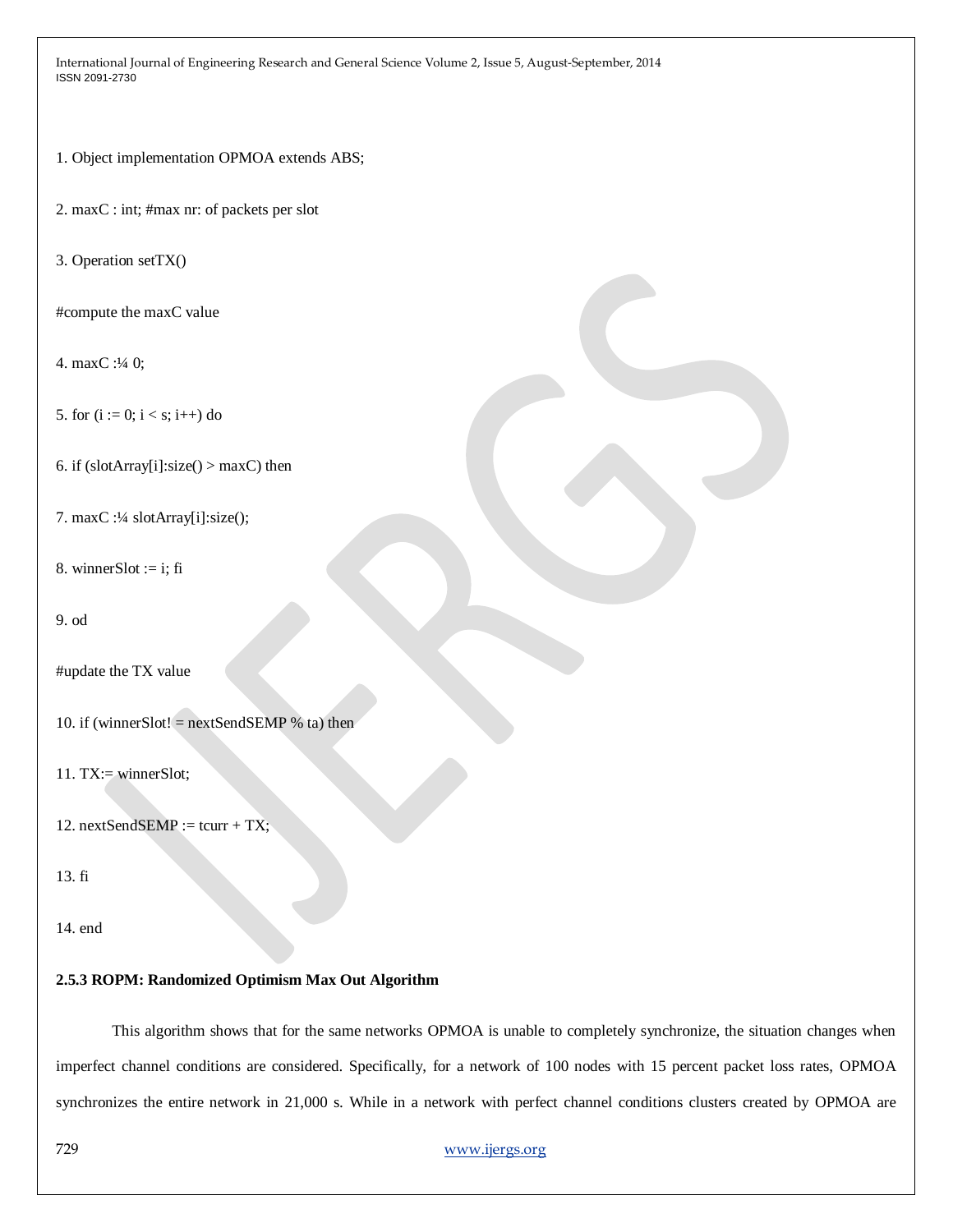stable, packet loss can make nodes move from one cluster of synchronization to another, thus breaking the stability. If enough nodes switch, clusters may engulf other clusters in their vicinity, eventually creating a single cluster of synchronization.

However, relying only on packet loss is insufficient. One of our requirements is that a network synchronizes in a timely manner. To achieve this, we extend OPMOA with randomization: nodes choose to synchronize with their neighbors in a weighted probabilistic fashion. The algorithm is called randomized future peak detection.

This algorithm presents the details of the OPMOAR algorithm, which extends ABS (see Algorithm ABS algorithm). The initState and processPackets methods are also inherited from ABS.

## **3. EXPERIMENTAL RESULT**

The following **Table 3.1** describes experimental result for existing system number of node given average in update data for NC State to receiver data RDMA protocol analysis. The table contains number of node, NC time interval, and receiver update data in RDMA protocol details are shown

| S.NO           | <b>Number of</b>                                           | <b>NC Update data</b><br>(%) | Receiver Update Data in RDMA Protocol |
|----------------|------------------------------------------------------------|------------------------------|---------------------------------------|
|                | <b>Node</b>                                                |                              | (%)                                   |
| 1              | $[2]$<br><b>N8, N4</b>                                     | 20                           | 40                                    |
| $\overline{2}$ | N7, N6, N9, N10<br>[4]                                     | 45                           | 65                                    |
| 3              | N5, N12, N14, N21, N23, N8<br>[6]                          | 58                           | 78                                    |
| 4              | N9, N13, N15, N18, N22, N2, N8,<br>N <sub>14</sub> [8]     | 65                           | 85                                    |
| 5              | N9, N13, N15, N18, N22, N2, N8,<br>N14, N21, N23<br>$[10]$ | 75                           | 95                                    |

## **Table 3.1Averagae of NC Update data in RDMA Protocol**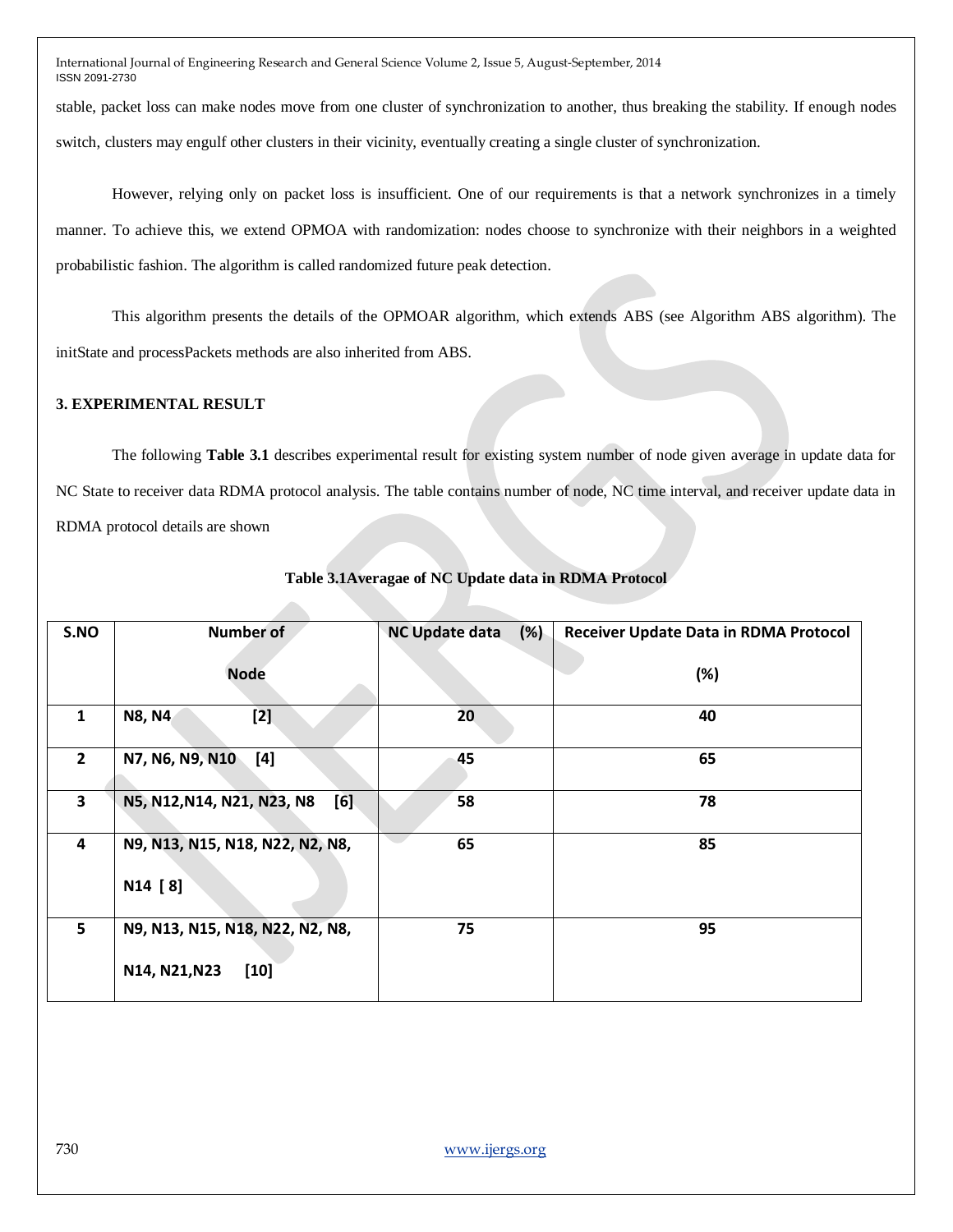The following **Fig 3.1** describes experimental result for existing system number of node given average in update data for NC State to receiver data RDMA protocol analysis. The table contains number of node, NC time interval, and receiver update data in RDMA protocol details are shown.



**Fig 3.1 Average of NC update data in RDMA Protocol**

The following **Table 3.2** describes experimental result for existing system number of node given average in update data for NC State to receiver data SEMP protocol analysis. The table contains number of node, NC time interval, and receiver update data in SEMP protocol details are shown.

|  | Table 3.2 Average of NC Update data in SEMP Protocol |  |
|--|------------------------------------------------------|--|
|  |                                                      |  |

| S.NO | <b>Number of</b>           | (%)<br><b>NC Update data</b> | <b>Receiver Update Data in SEMP Protocol (%)</b> |
|------|----------------------------|------------------------------|--------------------------------------------------|
|      | <b>Node</b>                |                              |                                                  |
|      | $[2]$<br><b>N8, N4</b>     | 20                           | 46                                               |
|      |                            |                              |                                                  |
| 2    | N7, N6, N9, N10<br>[4]     | 45                           | 72                                               |
|      |                            |                              |                                                  |
| 3    | N5, N12, N14, N21, N23, N8 | 58                           | 83                                               |
|      |                            |                              |                                                  |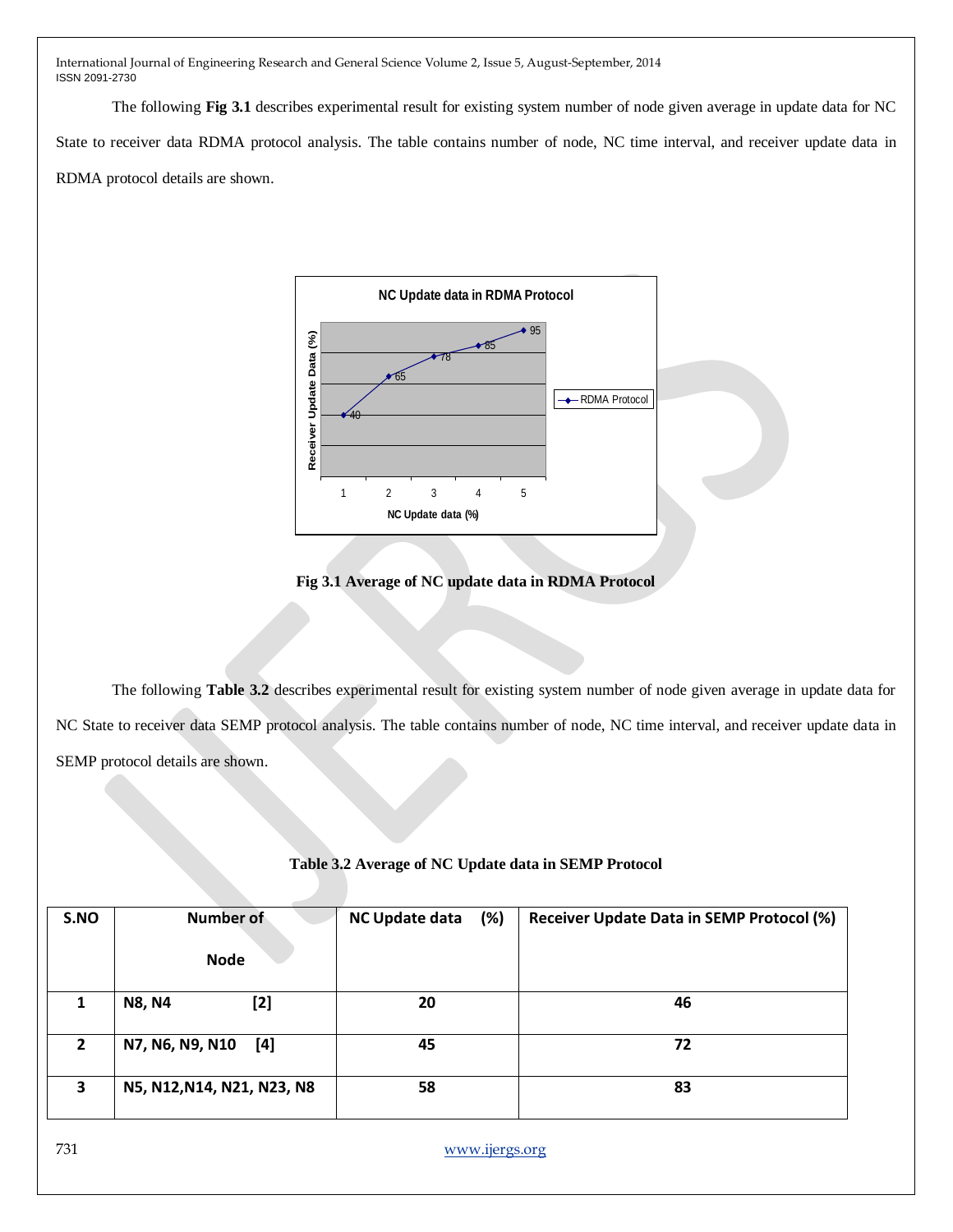|   | [6]                         |    |    |
|---|-----------------------------|----|----|
| 4 | N9, N13, N15, N18, N22, N2, | 65 | 89 |
|   | N8, N14 [8]                 |    |    |
| 5 | N9, N13, N15, N18, N22, N2, | 75 | 97 |
|   | N8, N14, N21, N23           |    |    |
|   | $[10]$                      |    |    |

The following **Fig 3.2** describes experimental result for existing system number of node given average in update data for NC State to receiver data SEMP protocol analysis. The table contains number of node, NC time interval, and receiver update data in SEMP protocol details are shown



**Fig 3.2 Average of NC updates data in SEMP Protocol**

The following **Table 3.3** describes experimental result for RDMA and SEMP protocol and average in update data for NC State to receiver data analysis. The table contains number of node, NC time interval, and receiver update data in RDMA and SEMP protocol details are shown

**Table 3.3 NC update data in RDMA and SEMP Protocol**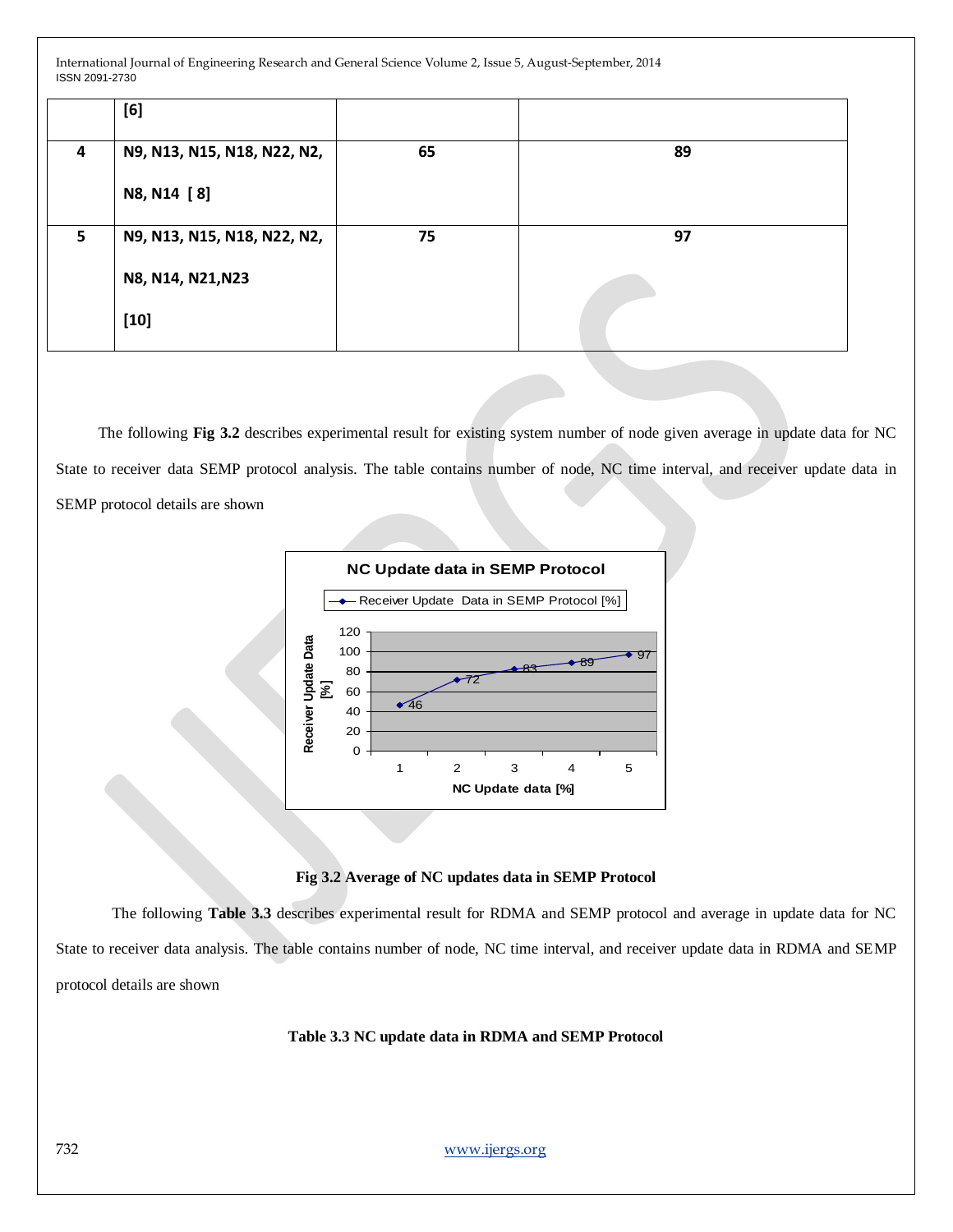| S.NO         | <b>NC Update data</b> | <b>RDMA Protocol (%)</b> | <b>SEMP Protocol</b> |
|--------------|-----------------------|--------------------------|----------------------|
|              | (%)                   |                          | (%)                  |
|              | 20                    | 40                       | 46                   |
| $\mathbf{z}$ | 45                    | 65                       | 72                   |
| 3            | 58                    | 78                       | 83                   |
| 4            | 65                    | 85                       | 89                   |
| 5            | 75                    | 95                       | 97                   |

The following **Fig 3.3** describes experimental result for RDMA and SEMP protocol and average in update data for NC State to receiver data analysis. The table contains number of node, NC time interval, and receiver update data in RDMA and SEMP protocol details are shown



## **Fig 3.3 NC update data in RDMA and SEMP Protocol**

The following **Table 3.4** describes Performances Analysis for RDMA and SEMP Protocol. The table contains NC time interval,

and sending data in to designation and its arrival time interval in RDMA and SEMP protocol details are shown

## **Table 3.4 Performances Analysis for RDMA and SEMP Protocol**

| S.NO | <b>NC Update Data (ns)</b> | <b>RDMAP Send data</b>        | <b>SEMP Send Data to</b>    |  |
|------|----------------------------|-------------------------------|-----------------------------|--|
|      |                            | <b>To Designation Arrival</b> | <b>Designation</b>          |  |
|      |                            | Details (ms)                  | <b>Arrival Details (ms)</b> |  |
|      | 10                         | 163                           | 161                         |  |
| 733  | www.ijergs.org             |                               |                             |  |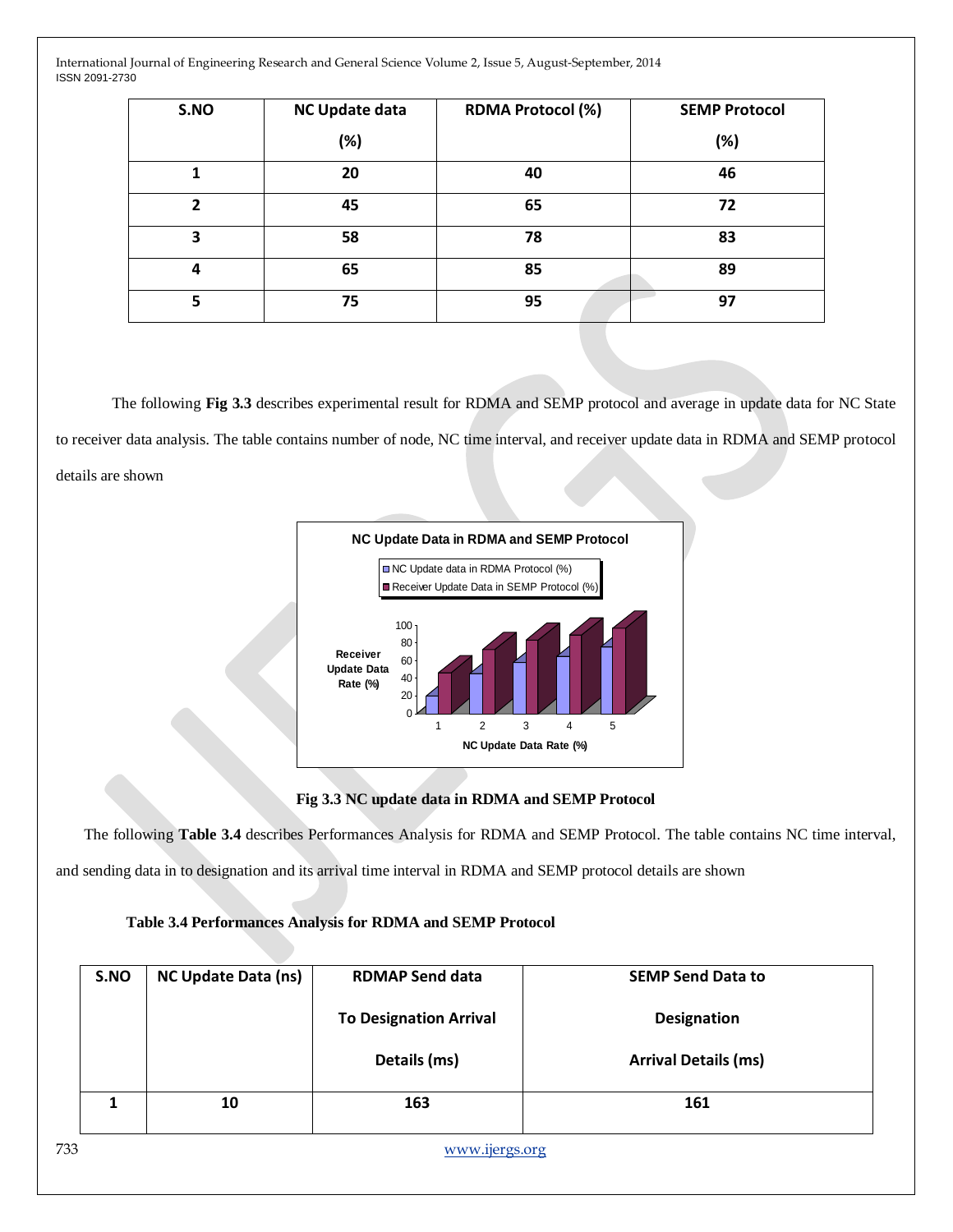| $\overline{\mathbf{2}}$ | 20  | 165 | 163 |
|-------------------------|-----|-----|-----|
| 3                       | 30  | 173 | 170 |
| 4                       | 40  | 176 | 174 |
| 5                       | 50  | 181 | 177 |
| $\boldsymbol{6}$        | 60  | 184 | 182 |
| $\overline{\mathbf{z}}$ | 70  | 185 | 183 |
| 8                       | 80  | 191 | 188 |
| $\boldsymbol{9}$        | 90  | 194 | 190 |
| ${\bf 10}$              | 100 | 197 | 195 |

The following **Fig 3.4** describes Performances Analysis for RDMA and SEMP Protocol. The table contains NC time interval, and

sending data in to designation and its arrival time interval in RDMA and SEMP protocol details are shown



### **Fig 3.4 Performances Analysis for RDMA and SEMP Protocol**

### **4. CONCLUSSION**

The propose system at present several algorithms for synchronization mechanisms. However, the use of random values in winner slot calculation does not cent percent accuracy. So the extension of proposed algorithms with a new algorithm is required for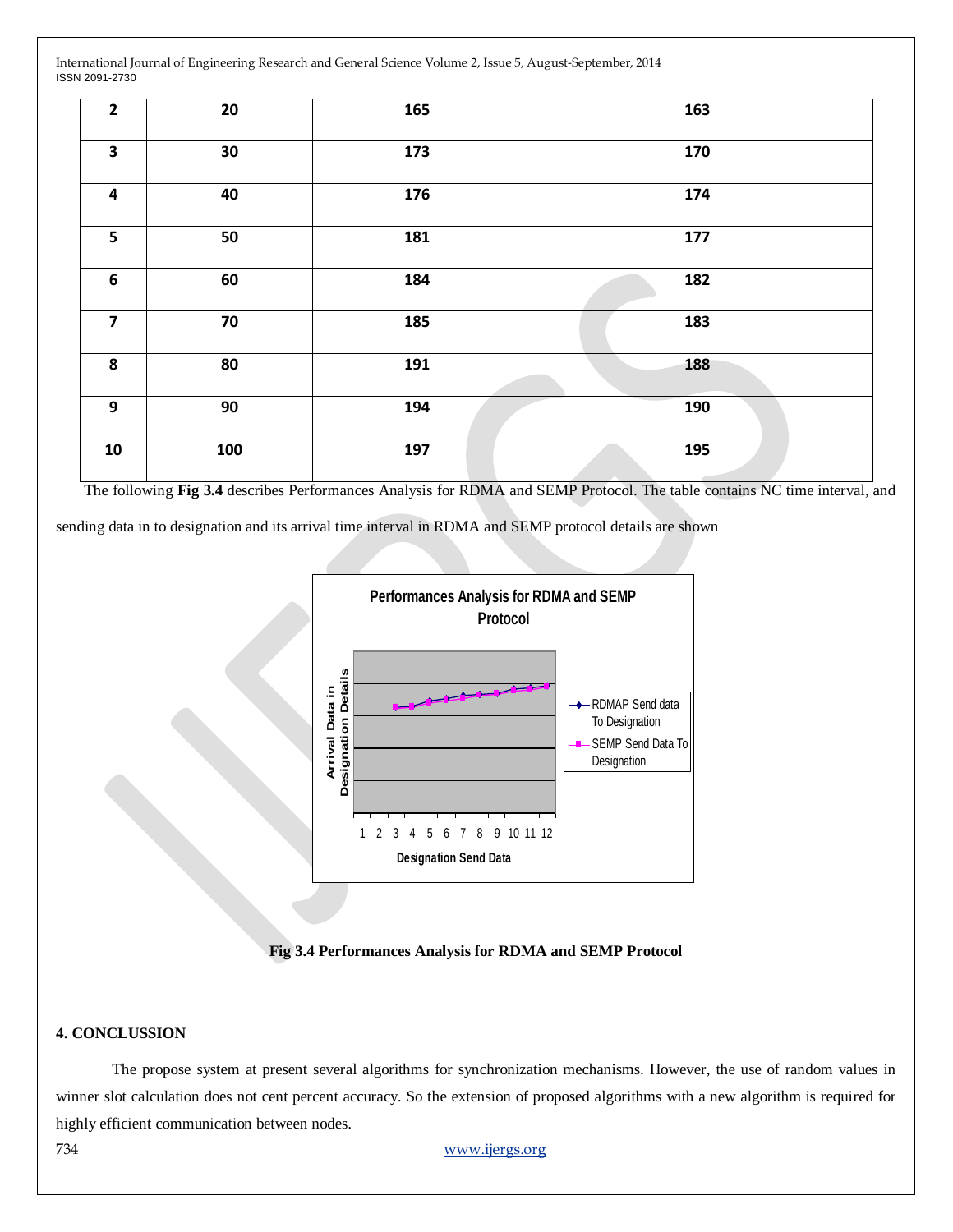If the application is tested with real mobile nodes, then it can assist the further proceeding of the algorithm implementation practically. In addition if the experimental application is designed web based, then it can be accessed platform independently and the usage will be more. The new system is designed such that those enhancements can be integrated with current modules easily with less integration work.

The problem of synchronizing the periodic transmissions of nodes in ad hoc networks, in order to enable battery lifetime extensions without missing neighbor's updates is studied. Several solutions, both lightweight and scalable but vulnerable to attacks is proposed. Extension of generic algorithm to use transmission stability as a metric for synchronization is made. The implementation and simulations show that the protocols are computationally inexpensive, provide significant battery savings, are scalable and efficiently defend against attacks.

### **5. SCOPE FOR FUTURE ENHANCEMENTS**

Several algorithms are proposed for synchronization mechanisms. However, the use of random values in winner slot calculation does not cent percent accuracy. So the extension of proposed algorithms with a new algorithm is required for highly efficient communication between nodes.

- If the application is tested with real mobile nodes, then it can assist the further proceeding of the algorithm implementation practically.
- In addition if the experimental application is designed web based, then it can be accessed platform independently and the usage will be more.

The new system becomes useful if the above enhancements are made in future. The new system is designed such that those enhancements can be integrated with current modules easily with less integration work.

## **6. REFERENCE**

[1] X. An, R. Prasad, and I. Niemegeers, "Neighbor discovery in 60 ghz wireless personal area networks," in Proceedings of IEEE International Symposium on World of Wireless Mobile and Multimedia Networks .IEEE, 2010, pp. 1–8.

[2] S. Vasudevan, J. Kurose, and D. Towsley, "On neighbor discovery in wireless networks with directional antennas," in Proceedings of IEEE INFOCOM 2005 , vol. 4, 2005, pp. 2502–2512.

[3] L. Hu and D. Evans, "Using directional antennas to prevent wormhole attacks," in Proceedings of Network and Distributed System Security Symposium . San Diego, 2004

[4] R. C. Daniels and R. W. Heath, Jr., "60 GHz wireless communi-cations: Emerging requirements and design recommendations,"

IEEE Veh. Technol. Mag., vol. 2, no. 3, pp. 41–50, Sept. 2007.